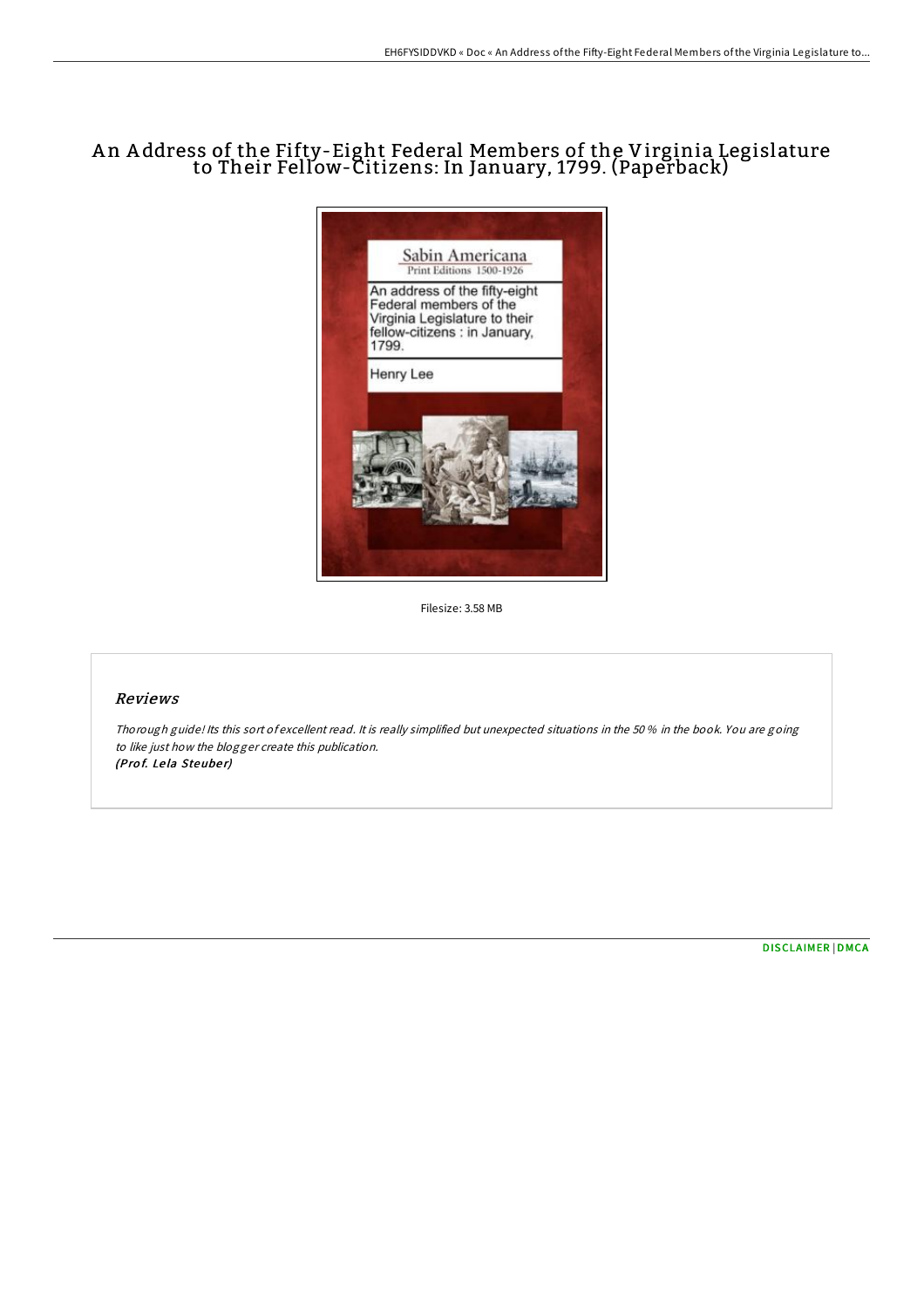## AN ADDRESS OF THE FIFTY-EIGHT FEDERAL MEMBERS OF THE VIRGINIA LEGISLATURE TO THEIR FELLOW-CITIZENS: IN JANUARY, 1799. (PAPERBACK)



Gale Ecco, Sabin Americana, United States, 2012. Paperback. Condition: New. Language: English . Brand New Book \*\*\*\*\* Print on Demand \*\*\*\*\*.Title: An address of the fifty-eight Federal members of the Virginia Legislature to their fellow-citizens: in January, 1799.Author: Henry LeePublisher: Gale, Sabin Americana Description: Based on Joseph Sabin s famed bibliography, Bibliotheca Americana, Sabin Americana, 1500- -1926 contains a collection of books, pamphlets, serials and other works about the Americas, from the time of their discovery to the early 1900s. Sabin Americana is rich in original accounts of discovery and exploration, pioneering and westward expansion, the U.S. Civil War and other military actions, Native Americans, slavery and abolition, religious history and more.Sabin Americana offers an up-close perspective on life in the western hemisphere, encompassing the arrival of the Europeans on the shores of North America in the late 15th century to the first decades of the 20th century. Covering a span of over 400 years in North, Central and South America as well as the Caribbean, this collection highlights the society, politics, religious beliefs, culture, contemporary opinions and momentous events of the time. It provides access to documents from an assortment of genres, sermons, political tracts, newspapers, books, pamphlets, maps, legislation, literature and more.Now for the first time, these high-quality digital scans of original works are available via print-on-demand, making them readily accessible to libraries, students, independent scholars, and readers of all ages.++++The below data was compiled from various identification fields in the bibliographic record of this title. This data is provided as an additional tool in helping to insure edition identification: ++++SourceLibrary: Huntington LibraryDocumentID: SABCP05368000CollectionID: CTRG05-B10373PublicationDate: 17990101SourceBibCitation: Selected Americana from Sabin s Dictionary of books relating to AmericaNotes: Attributed by some authorities to Henry Lee and by others to John Marshall. Cf. Swem, E.G. Bibl. of Virginia, p. 2, p....

Read An Address of the Fifty-Eight Federal Members of the Virginia Legislature to Their Fello[w-Citizens](http://almighty24.tech/an-address-of-the-fifty-eight-federal-members-of.html): In January, 1799. (Paperback) Online

B Download PDF An Address of the Fifty-Eight Federal Members of the Virginia Legislature to Their Fellow-Citizens: In [January,](http://almighty24.tech/an-address-of-the-fifty-eight-federal-members-of.html) 1799. (Paperback)